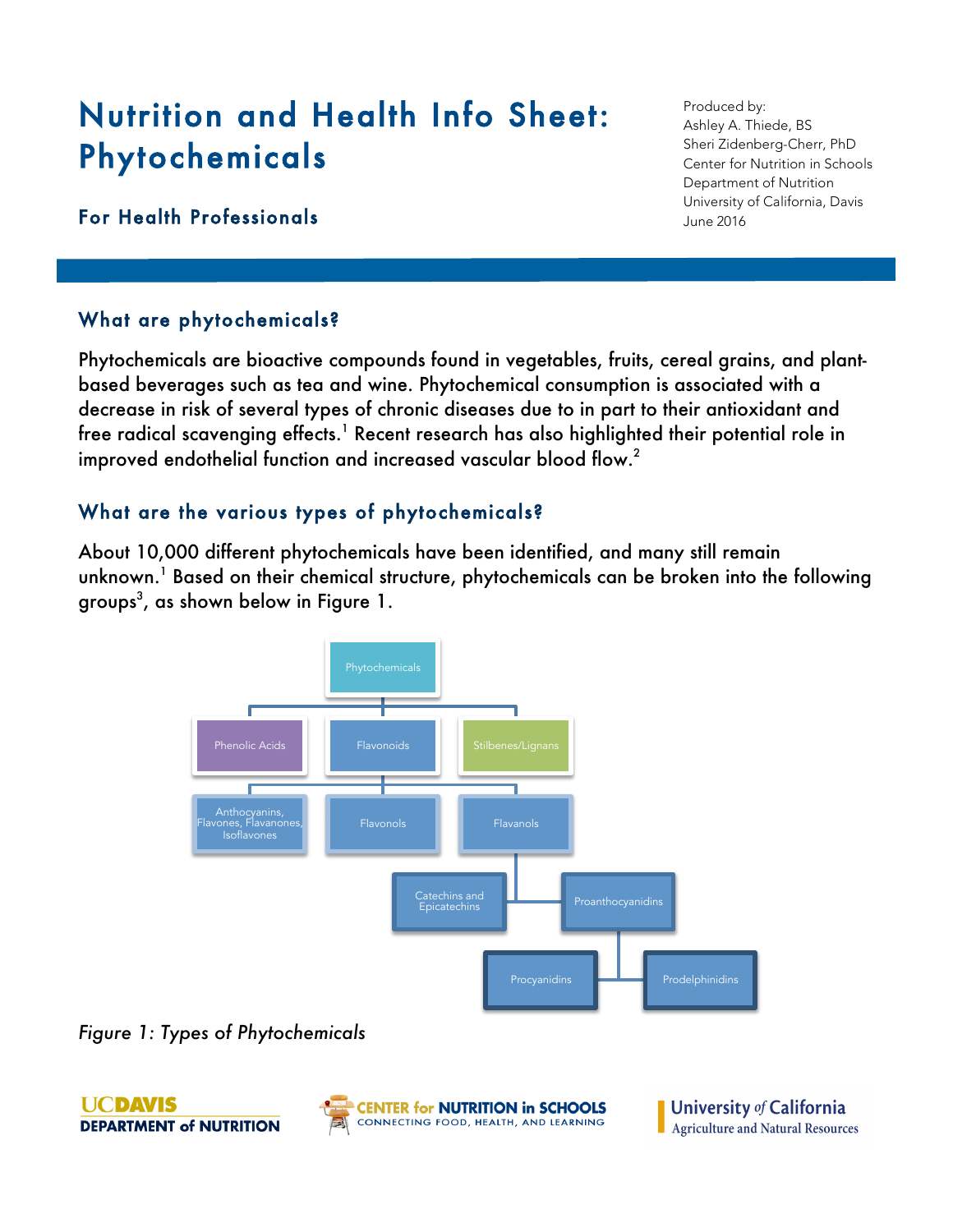## What are flavonoids and why are they of particular interest?

Flavonoids make up the largest class of phytochemicals. <sup>2</sup> In general, flavonoids can play an important role in decreasing disease risk through various physiologic mechanisms. Some of these include antiviral, anti-inflammatory, cytotoxic, antimicrobial, and antioxidant effects.<sup>4</sup> Mechanisms responsible for improvements in heart disease risk include improved endothelial function, decreased blood pressure, and improvements in lipid and insulin resistance.<sup>5</sup> Flavonoids can be divided into the following subclasses flavonols, flavanones, flavones, flavan-3-ols, and flavanonols.<sup>6</sup> Certain clinical studies have documented relationships between flavonoid consumption and decreased cancer risk. For example, research has shown a relationship between the reduction of colorectal cancer risk, which is the third most common type of cancer in the world, and the consumption of dietary flavonoids.<sup>6</sup> Additionally, the Flaviola Health Study reported that cocoa flavanol intake can improve endothelial function in those with cardiovascular risk factors and disease. Through this study, intake of cocoa flavanol significantly predicted a lowering of 10-year risk for CHD, heart attack, CVD, and death from CVD or CHD in high risk subjects, as well as the potential to maintain health in low-risk subjects.<sup>5</sup>

| <b>Class</b>     | <b>Example</b> | <b>Common Food Source</b>                     |
|------------------|----------------|-----------------------------------------------|
| Flavonol         | Quercetin      | Citrus fruits, apples, onions                 |
| Flavanol         | Catechin       | Chocolate, tea, coffee                        |
| Isoflavone       | Genistein      | Lupin, fava beans, soybeans                   |
| <b>Flavonone</b> | Hesperetin     | Citrus fruits: oranges,<br>lemons, grapefruit |
| Anthocyanidin    | Cyanidin       | <b>Berries</b>                                |

#### What are some examples of flavonoids and their food sources?

### What is the evidence that phytochemicals protect against disease?

Critical reviews of studies available in the literature support the concept that diets high in fruits and vegetables reduce the risk of hypertension, CHD, stroke, and other diseases evidenced by dose-response relationships. $^7$  Several research groups have confirmed the critical role that can be played by phytochemicals in reducing the risk for several diseases such as cancer and inflammatory conditions.<sup>8</sup> For example, recent research has cited various effects of phytochemical consumption on cancer prevention<sup>9</sup>, reduction in stroke risk<sup>10</sup>, and Type 2 Diabetes prevention. <sup>11</sup> Proposed mechanisms of action for these findings include inhibition of lipid oxidation, lipid-lowering effects, hypoglycemic- and insulin-lowering effects, antioxidant activity, anti-inflammatory activity, and anti-proliferative or apoptotic cell death activity. $11$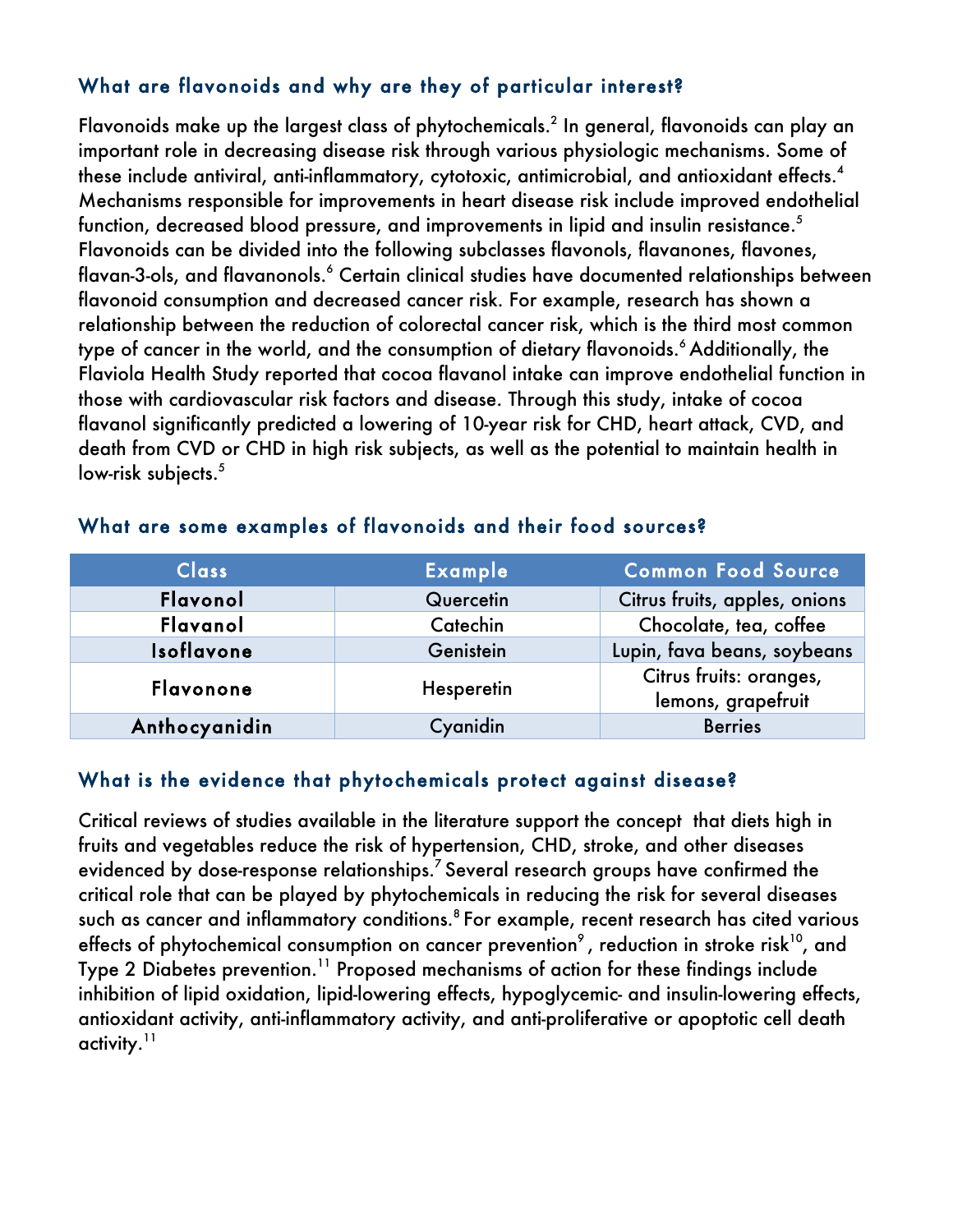## Why is it important to eat a variety of plant-based foods?

Plant-based foods like fruits, vegetables, and grains, contain several bioactive phytochemicals which may decrease the risk of chronic diseases. The health effects attributed to the consumption of phytochemicals are primarily due to the synergistic actions of bioactive dietary components which include micronutrients and phytochemicals. It is largely accepted that the additive effects of the combinations of various phytochemicals in whole plant-based foods are shown to have stronger protective actions than single, isolated phytochemical  $compounds.<sup>11</sup>$ 

| Food                                                                                              | Phytochemical                                           | <b>Possible Benefit</b>                                                                                                                                                |
|---------------------------------------------------------------------------------------------------|---------------------------------------------------------|------------------------------------------------------------------------------------------------------------------------------------------------------------------------|
| Soybeans and soy based<br>products                                                                | Isoflavones (Genistein and<br>Daidzein)                 | Decreased arterial stiffness. <sup>12</sup>                                                                                                                            |
| Berries, red wine                                                                                 | Anthocyanins                                            | Increase in Natural Killer<br>(NK) cells, decrease in aortic<br>systolic blood pressures,<br>reduction in diastolic blood<br>pressures and arterial<br>stiffness. $13$ |
| Grapes, apples, cocoa, red<br>wine                                                                | Proanthocyanidins<br>and flavan-3-ols                   | Increased endothelial<br>function, decreased LDL<br>oxidation, and reduction in<br>blood pressure. <sup>14</sup>                                                       |
| Onion, garlic, leeks, olives,<br>scallions                                                        | Sulfides and thiols                                     | <b>Decrease total LDL</b><br>cholesterol. <sup>15</sup>                                                                                                                |
| Tomatoes and tomato<br>products, carrots, sweet<br>potatoes, and various fruits<br>and vegetables | Carotenoids such as<br>lycopene, and beta-<br>carotenes | Inhibits vasopressor activity<br>through suppression of<br><b>Reactive Oxygen Species</b><br>(ROS) to reduce CVD risk. <sup>16</sup>                                   |
| Cruciferous vegetables such<br>as broccoli, cabbage, and<br>kale                                  | <b>Isothiocyanates</b><br>(sulforaphane)                | Protection against some<br>cancers, protection against<br>neurodegeneration and CVD<br>risk. $17$                                                                      |
| Apples, onions, citrus fruits                                                                     | Quercetin                                               | Reduction in blood pressure,<br>decrease in LDL oxidation,<br>and decrease in<br>inflammation. <sup>18</sup>                                                           |

### What are the potential health benefits from select phytochemical compounds?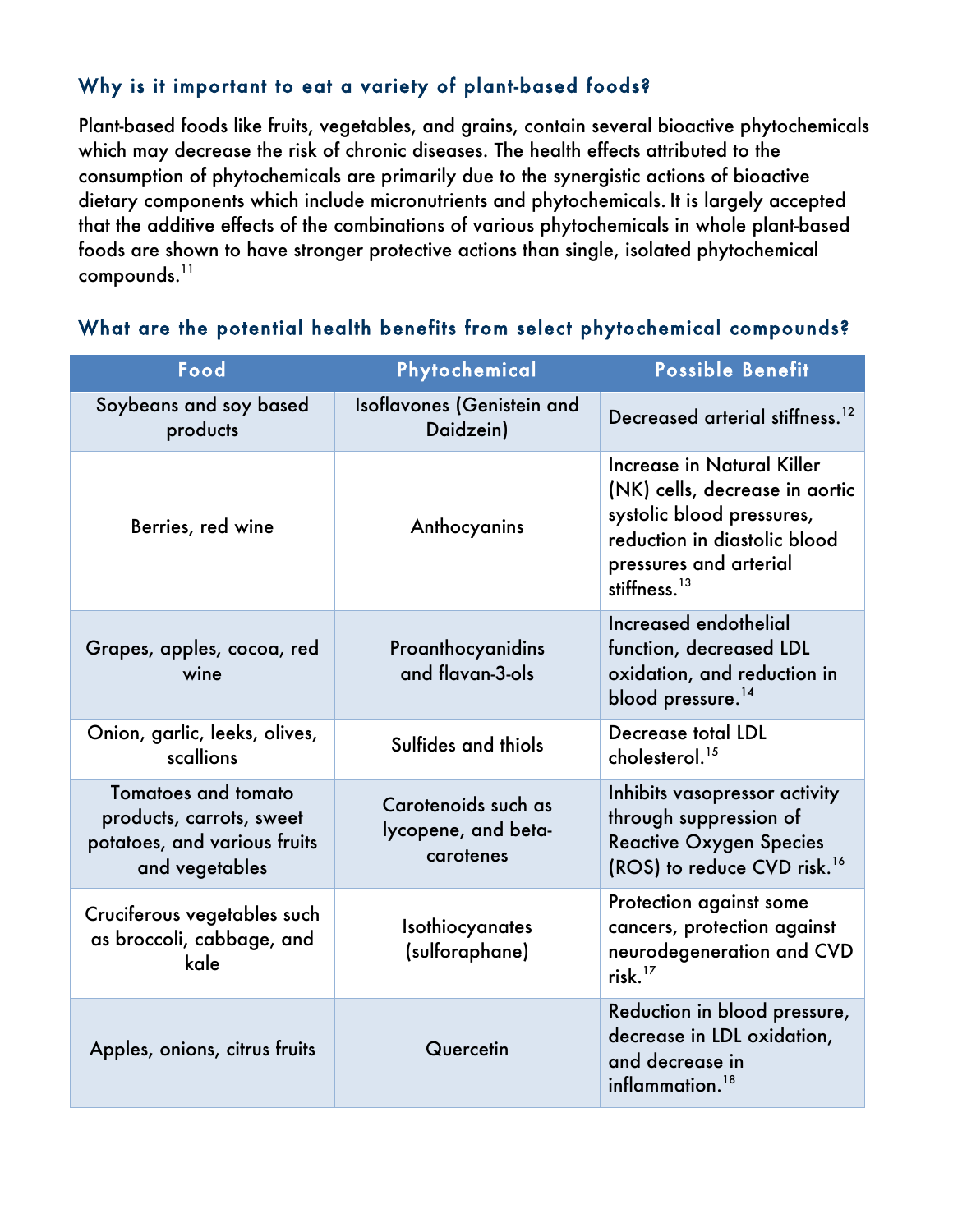## What is the recommended intake of phytochemicals?

Quantitative recommendations for the antioxidants Vitamin C, Vitamin E, and selenium are supported by the Panel on Dietary Antioxidants and Related Compounds, Subcommittees on Upper Reference Levels of Nutrients and Interpretation of Uses of DRIs, and the Standing Committee on the Scientific Evaluation of Dietary Reference Intakes within the Institute of Medicine. Beta-carotene and other carotenoids are discussed, but quantitative recommendations for their intake are not given at this time. Requirements for beta-carotene or other carotenoid intake cannot be established due to lack of understanding of the exact mechanisms of these nutrients and their importance to health. However, recommendations for increased consumption of carotenoid-rich fruits and vegetables are supported.<sup>19</sup>

# Should people take phytochemical supplements?

Because it is hypothesized that the beneficial health effects observed from phytochemicals are related to the synergistic mixture of phytochemicals and other nutrients found in whole foods and its components, consumption of variety of plant-based foods is encouraged. In clinical studies, when phytochemicals are isolated from the food source and taken alone as a supplement, individual compounds studied do not have consistent preventive health effects. Furthermore, the efficacy and long-term safety of many bioactive compounds as dietary supplements, especially at pharmacologic doses, requires further study.<sup>11</sup>

# Acknowledgements:

Karrie Heneman, PhD, and Krista Neary, BA, contributed to this Fact Sheet.

# References:

- 1. Zhang YJ, et al. Antioxidant Phytochemicals for the Prevention and Treatment of Chronic Diseases. *Molecules*. 2015 Nov 27;20(12):21138-56. doi: 10.3390/molecules201219753.
- 2. Du G, et al. Polyphenols: Potential source of drugs for the treatment of ischaemic heart disease. *Pharmacol Ther*. 2016 Jun;162:23-34. doi: 10.1016/j.pharmthera.2016.04.008.
- 3. Arts IC and Hollman PC. Polyphenols and disease risk in epidemiologic studies. *Am J Clin Nutr*. 2005 Jan;81(1 Suppl):317S-325S.
- 4. Somerville VS, et al. Effect of Flavonoids on Upper Respiratory Tract Infections and Immune Function: A Systematic Review and Meta-Analysis. *Adv Nutr*. 2016 May 16;7(3):488-97. doi: 10.3945/an.115.010538.
- 5. Sansone R, et al. Cocoa flavanol intake improves endothelial function and Framingham Risk Score in healthy men and women: a randomised, controlled, double-masked trial: the Flaviola Health Study. *Br J Nutr*. 2015 Oct 28;114(8):1246-55. doi: 10.1017/S0007114515002822.
- 6. Koosha S et al. An Association Map on the Effect of Flavonoids on the Signaling Pathways in Colorectal Cancer. *Int J Med Sci*. 2016 Apr 29;13(5):374-85. doi: 10.7150/ijms.14485.
- 7. Boeing H, et al. Critical review: vegetables and fruit in the prevention of chronic diseases. *Eur J Nutr*. 2012 Sep;51(6):637-63. doi: 10.1007/s00394-012-0380-y.
- 8. Thangapazham RL, et al. Phytochemicals in Wound Healing. *Adv Wound Care (New Rochelle)*. 2016 May 1;5(5):230-241.
- 9. Kotecha R, et al. Dietary phytochemicals and cancer chemoprevention: a review of the clinical evidence. *Oncotarget.* 2016 May 25. doi: 10.18632/oncotarget.9593.